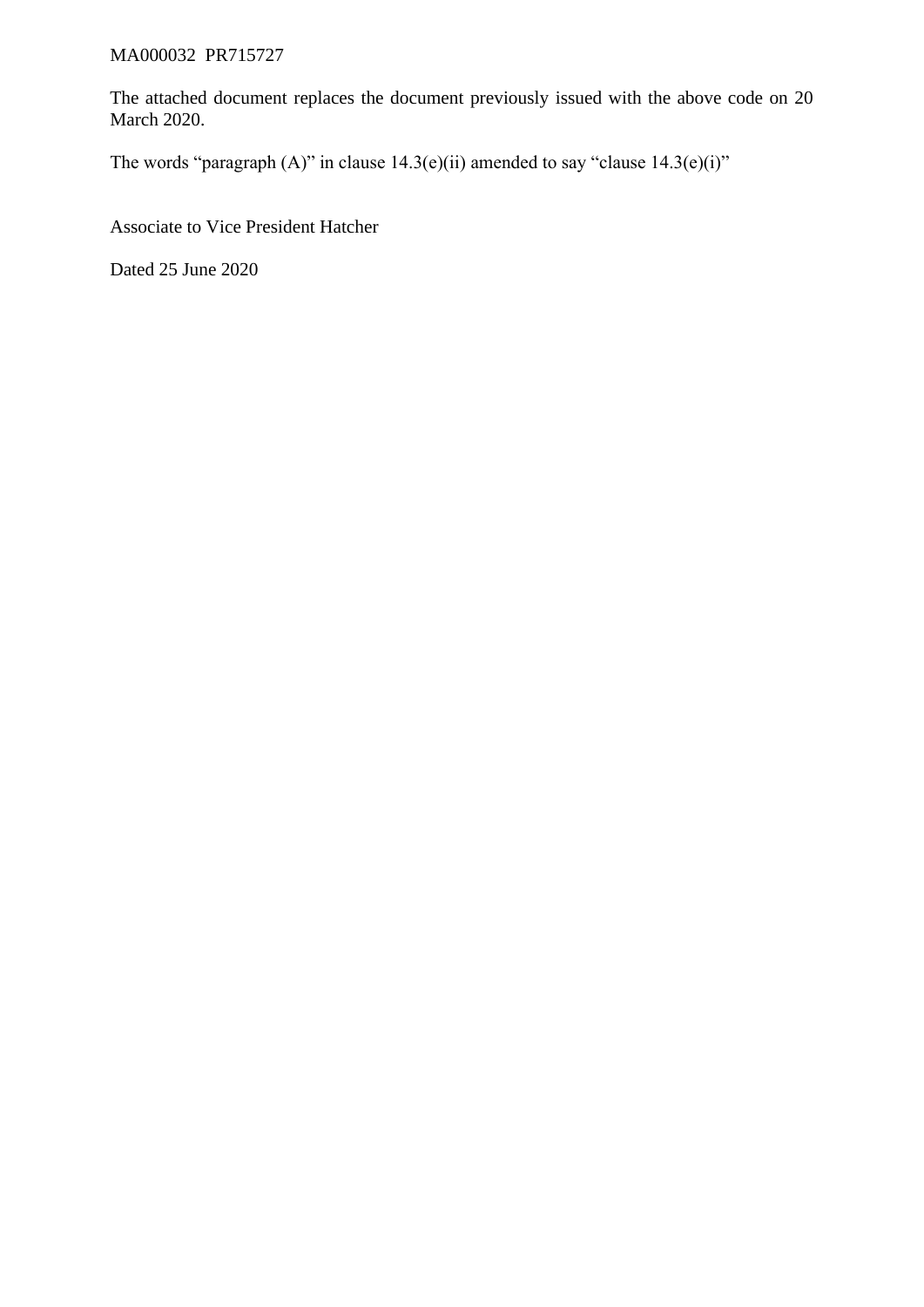

## **DETERMINATION**

*Fair Work Act 2009*  s.156—4 yearly review of modern awards

**4 yearly review of modern awards—Construction awards** (AM2016/23)

## **MOBILE CRANE HIRING AWARD 2010** [MA000032]

Building, metal and civil construction industries

VICE PRESIDENT HATCHER DEPUTY PRESIDENT HAMILTON DEPUTY PRESIDENT GOSTENCNIK COMMISSIONER HARPER-GREENWELL SYDNEY, 20 MARCH 2020

*4 yearly review of modern awards – Group 4 awards – Construction awards – Mobile Crane Hiring Award 2010 – substantive matters.*

A. Further to the Full Bench decisions issued by the Fair Work Commission on 26 September 2018 [\[\[2018\] FWCFB 6019\]](https://www.fwc.gov.au/documents/decisionssigned/html/2018fwcfb6019.htm) and 18 December 2019 [\[\[2019\] FWCFB 8564\]](https://www.fwc.gov.au/documents/decisionssigned/html/2019fwcfb8564.htm), the above award is varied as follows:

1. By deleting clause 14.3(e) and inserting the following:

## **(e) Accommodation and overnight allowance**

- **(i)** Where an employee is required by the employer to be away from home overnight the employer will:
	- **(A)** pay the employee the greater of \$72.02 per day or an amount which fully reimburses the employee for all reasonable accommodation and meal expenses incurred; or
	- **(B)** provide the worker with accommodation and three adequate meals each day; or
	- **(C)** provide the worker with accommodation and reimburse the employee for all reasonable meal expenses; or
	- **(D)** where employees are required to live in camp, provide all board and accommodation free of charge.